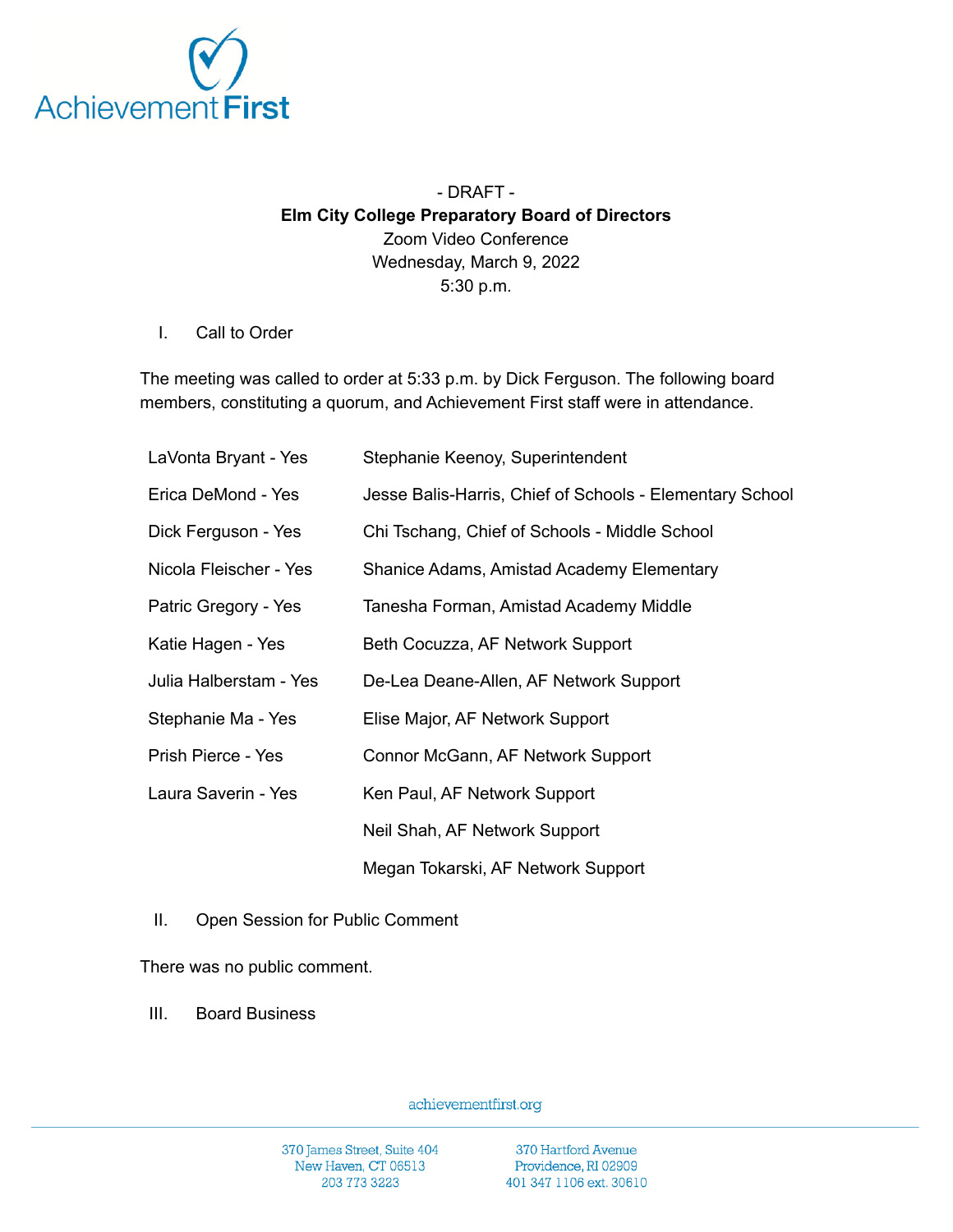

## A. Approve Minutes

RESOLVED, the Elm City College Preparatory Board of Directors hereby approves the meeting minutes from February 2, 2022.

Motion by Patric Gregory Seconded by LaVonta Bryant All in favor

B. Principal Reports

Shanice Adams gave the report for Amistad Academy Elementary. The school culture is stable, and student attendance is above 90% daily. Amistad Academy Elementary students demonstrated among the top growth in the AF network in reading during the mid-year assessment cycle. The adult culture is challenging. Many staff are feeling tired and/or stressed, and there has been an uptick in absences due to illness, but the staff continues to rally together to provide coverage when needed.

● Dick Ferguson asked if the school is fully staffed. Ms. Adams reported that Amistad Academy Elementary is down approximately seven staff members from the school's original staffing plan for the 2021-22 school year.

Tanesha Forman delivered the report for Amistad Academy Middle. School and staff culture are stabilizing, and the Leadership Team is continuing to prioritize supporting both. Amistad Academy Middle currently has five open positions, all STEM-related, and is working with a staffing company to hire additional school assistants to provide some coverage.

- Julia Halberstam asked for clarification about incidents that Ms. Forman had called "student walkouts." Ms. Forman clarified that individual students are sometimes deciding to leave class in response to social-emotional challenges and/or academic frustrations. A member of the Leadership Team supervises the hallways to help facilitate these individual student "walkouts," including tracking incidents, communicating with families, and helping students return to and remain in class. The school is finding that, in many instances, students just need a break from the lack of movement throughout the classroom/building due to COVID restrictions, so staff is introducing more proactive ways to give students more breaks.
- Dick Ferguson asked about the current masking policy. Ms. Forman said that masks will continue to be required at Amistad Academy Middle for at least as long as they are required across New Haven Public Schools.

achievementfirst.org

370 James Street, Suite 404 New Haven, CT 06513 203 773 3223

370 Hartford Avenue Providence, RI 02909 401 347 1106 ext. 30610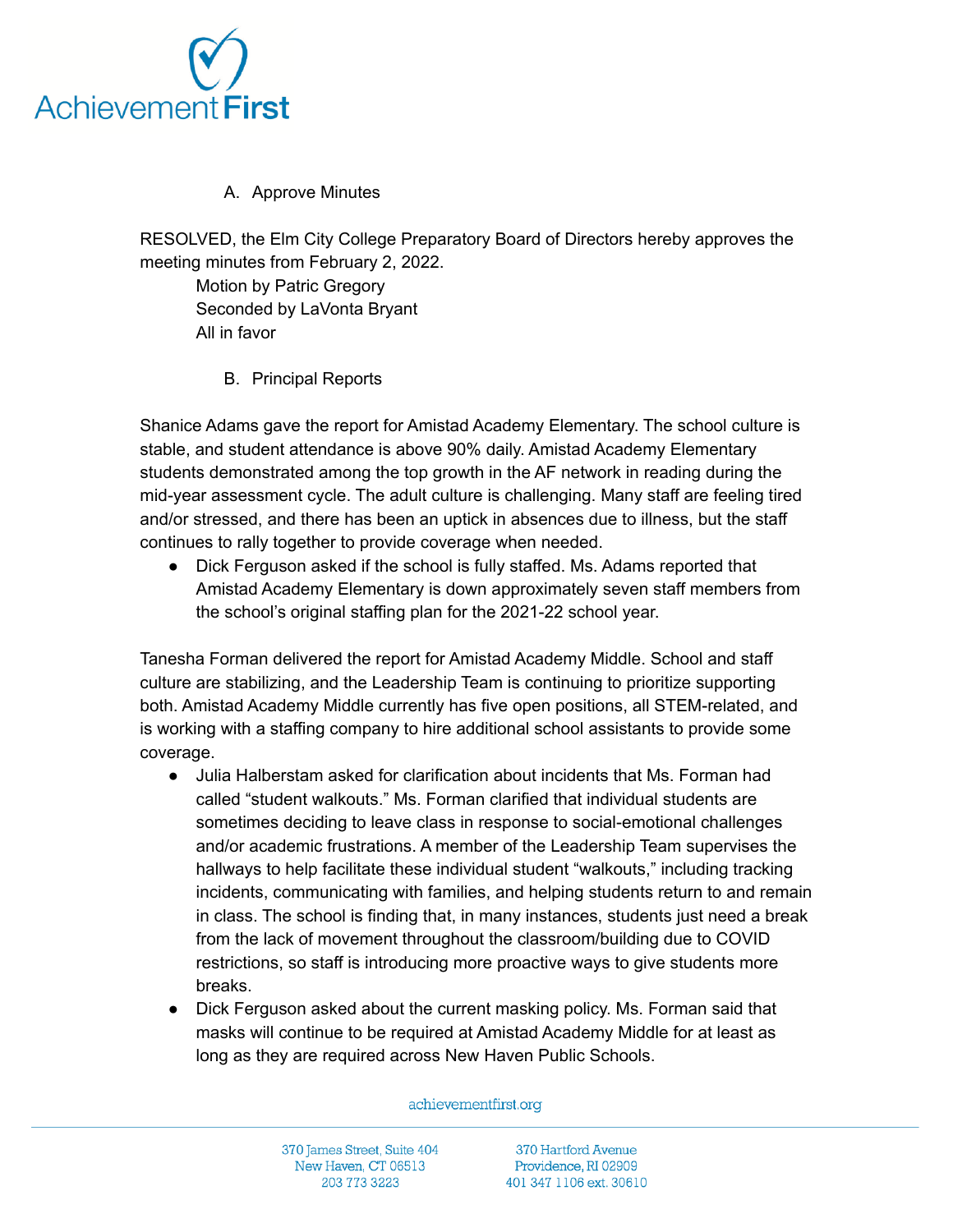

C. Financial Report

Neil Shah, Chief Financial Officer, presented Elm City College Preparatory's year-to-date financial statements, through January 31, 2022, including the balance sheet and profit-and-loss statements for the charter and individual schools, as previously reviewed with the Board's Finance Committee. Overall, Elm City College Preparatory is projecting a balanced budget.

In May 2022, the Board will review Elm City College Preparatory's year-to-date financial statements, through March 31, 2022, as well as vote on the budget for FY23 (2022-23).

RESOLVED, the Elm City College Preparatory Board of Directors hereby approves the financial report as presented.

Motion by Patric Gregory Seconded by Prish Pierce All in favor

- IV. Discussion and Additional Business
	- A. Proposed Executive Session: Personnel Discussion Regarding Principal Renewal Offers for 2022-23 School Year

The board entered Executive Session at 5:49 p.m. and invited the following members of the Achievement First staff to join: principal supervisors/managers (Stephanie Keenoy, Jesse Balis-Harris, Chi Tschang, and De-Lea Deane-Allen) and Elise Major. Motion by Dick Ferguson. Seconded by Laura Saverin.

The board exited Executive Session at 6:37 p.m. Motion by Laura Saverin. Seconded by Julia Halberstam.

B. Board Chair Report

Dick Ferguson summarized Principal Simon Obas's school report from the Amistad Academy Joint High School Committee Meeting, as recorded and published in the committee meeting minutes dated March 2, 2022.

achievementfirst.org